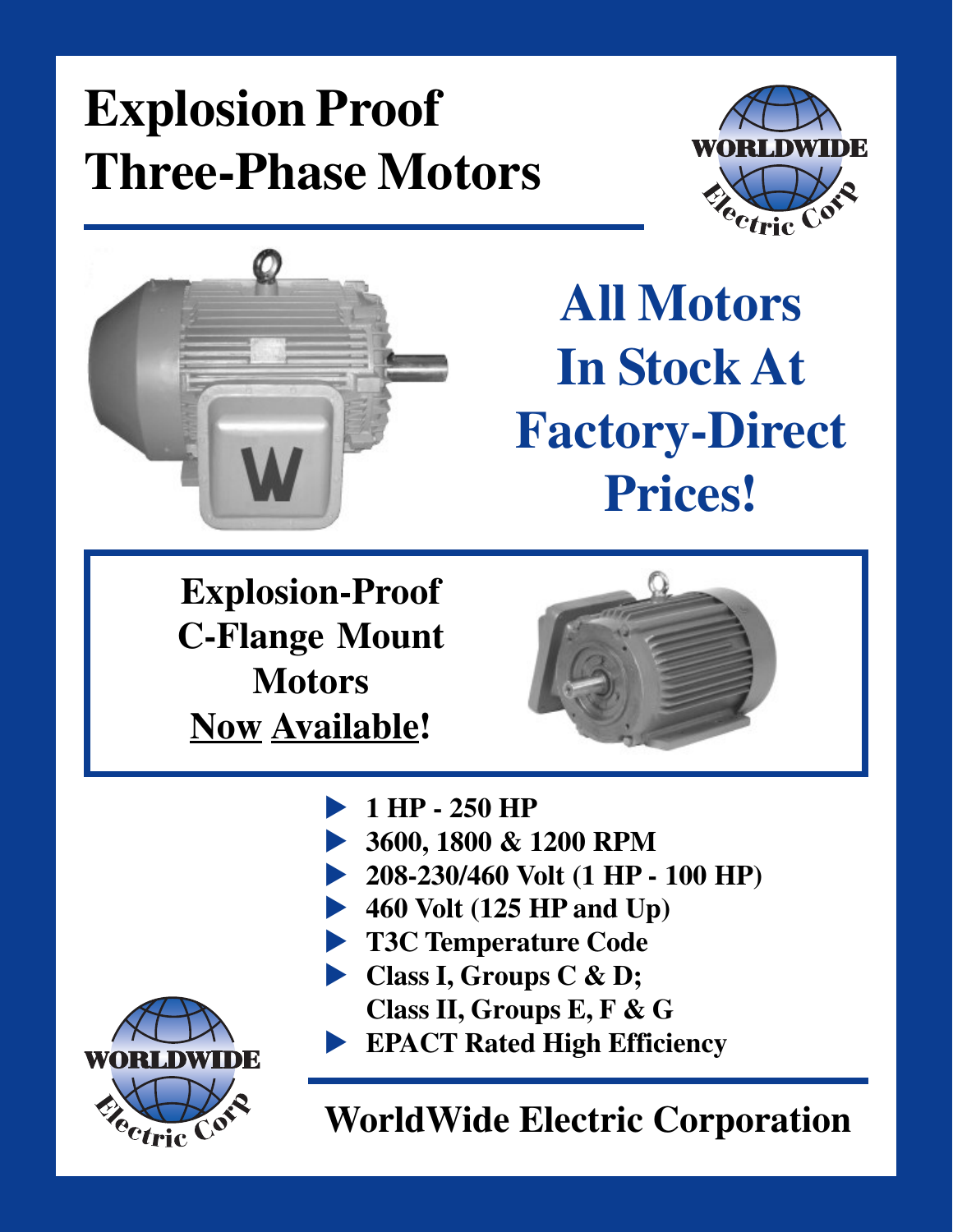

- 
- 3600, 1800 & 1200 RPM Class I, Groups C & D;
- u **208-230/460 Volt (1 HP 100 HP) Class II, Groups E, F & G**
- 

| <b>HP</b>               | <b>RPM</b> | <b>Voltage</b> | <b>Frame</b><br><b>Size</b> | <b>Model</b><br><b>Number</b> | List <sup>*</sup><br><b>Price</b> | <b>HP</b> | <b>RPM</b> | <b>Voltage</b> | Frame<br><b>Size</b> | <b>Model</b><br><b>Number</b> | List <sup>*</sup><br><b>Price</b> |
|-------------------------|------------|----------------|-----------------------------|-------------------------------|-----------------------------------|-----------|------------|----------------|----------------------|-------------------------------|-----------------------------------|
| 1                       | 1800       | 208-230/460    | 143T                        | XWWE1-18-143T                 | \$566.66                          | 30        | 3600       | 208-230/460    | 286TS                | XWWE30-36-286TS               | \$3,421.94                        |
| 1                       | 1200       | 208-230/460    | 145T                        | XWWE1-12-145T                 | \$655.54                          | 30        | 1800       | 208-230/460    | 286T                 | XWWE30-18-286T                | \$3,194.98                        |
| 1.5                     | 3600       | 208-230/460    | 143T                        | XWWE1.5-36-143T               | \$612.34                          | 30        | 1200       | 208-230/460    | 326T                 | XWWE30-12-326T                | \$5,004.43                        |
| 1.5                     | 1800       | 208-230/460    | 145T                        | XWWE1.5-18-145T               | \$626.13                          | 40        | 3600       | 208-230/460    | 324TS                | XWWE40-36-324TS               | \$4,316.92                        |
| 1.5                     | 1200       | 208-230/460    | 182T                        | XWWE1.5-12-182T               | \$747.02                          | 40        | 1800       | 208-230/460    | 324T                 | XWWE40-18-324T                | \$4,284.52                        |
| $\mathbf{2}$            | 3600       | 208-230/460    | 145T                        | XWWE2-36-145T                 | \$666.24                          | 40        | 1200       | 208-230/460    | 364T                 | XWWE40-12-364T                | \$6,436.68                        |
| $\mathbf{2}$            | 1800       | 208-230/460    | 145T                        | XWWE2-18-145T                 | \$700.26                          | 50        | 3600       | 208-230/460    | 326TS                | XWWE50-36-326TS               | \$5,648.14                        |
| $\mathbf{2}$            | 1200       | 208-230/460    | 184T                        | XWWE2-12-184T                 | \$901.59                          | 50        | 1800       | 208-230/460    | 326T                 | XWWE50-18-326T                | \$5,200.22                        |
| $\overline{\mathbf{3}}$ | 3600       | 208-230/460    | 182T                        | XWWE3-36-182T                 | \$818.10                          | 50        | 1200       | 208-230/460    | 365T                 | XWWE50-12-365T                | \$6,832.03                        |
| $\overline{\mathbf{3}}$ | 1800       | 208-230/460    | 182T                        | XWWE3-18-182T                 | \$849.94                          | 60        | 3600       | 208-230/460    | 364TS                | XWWE60-36-364TS               | \$6,831.50                        |
| 3                       | 1200       | 208-230/460    | 213T                        | XWWE3-12-213T                 | \$1,081.69                        | 60        | 1800       | 208-230/460    | 364T                 | XWWE60-18-364T                | \$6,767.47                        |
| 5                       | 3600       | 208-230/460    | 184T                        | XWWE5-36-184T                 | \$1,021.52                        | 60        | 1200       | 208-230/460    | 404T                 | XWWE60-12-404T                | \$8,936.48                        |
| 5                       | 1800       | 208-230/460    | 184T                        | XWWE5-18-184T                 | \$1,015.57                        | 75        | 3600       | 208-230/460    | 365TS                | XWWE75-36-365TS               | \$8,371.06                        |
| $\sqrt{5}$              | 1200       | 208-230/460    | 215T                        | XWWE5-12-215T                 | \$1,424.70                        | 75        | 1800       | 208-230/460    | 365T                 | XWWE75-18-365T                | \$8,222.86                        |
| 7.5                     | 3600       | 208-230/460    | 213T                        | XWWE7.5-36-213T               | \$1,279.04                        | 75        | 1200       | 208-230/460    | 405T                 | XWWE75-12-405T                | \$10,335.6                        |
| 7.5                     | 1800       | 208-230/460    | 213T                        | XWWE7.5-18-213T               | \$1,352.28                        | 100       | 3600       | 208-230/460    | 405TS                | XWWE100-36-405TS              | \$11,585.78                       |
| 7.5                     | 1200       | 208-230/460    | 254T                        | XWWE7.5-12-254T               | \$1,702.55                        | 100       | 1800       | 208-230/460    | 405T                 | XWWE100-18-405TBB             | \$10,299.68                       |
| 10                      | 3600       | 208-230/460    | 215T                        | XWWE10-36-215T                | \$1,458.48                        | 100       | 1200       | 460            | 444/5T               | XWWE100-12-444/5TBB           | \$14,583.3                        |
| $10\,$                  | 1800       | 208-230/460    | 215T                        | XWWE10-18-215T                | \$1,483.38                        | 125       | 3600       | 460            | 444/5TS              | XWWE125-36-444/5TS            | \$13,952.0                        |
| 10                      | 1200       | 208-230/460    | 256T                        | XWWE10-12-256T                | \$2,112.33                        | 125       | 1800       | 460            | 444/5TBB             | XWWE125-18-444/5TBB           | \$13,074.5                        |
| 15                      | 3600       | 208-230/460    | 254T                        | XWWE15-36-254T                | \$2,005.84                        | 125       | 1200       | 460            | 444/5TBB             | XWWE125-12-444/5TBB           | \$19,482.08                       |
| 15                      | 1800       | 208-230/460    | 254T                        | XWWE15-18-254T                | \$2,083.12                        | 150       | 3600       | 460            | 444/5TS              | XWWE150-36-444/5TS            | \$18,265.8                        |
| 15                      | 1200       | 208-230/460    | 284T                        | XWWE15-12-284T                | \$2,781.13                        | 150       | 1800       | 460            | 445TBB               | XWWE150-18-445TBB             | \$20,526.6                        |
| 20                      | 3600       | 208-230/460    | 256T                        | XWWE20-36-256T                | \$2,357.58                        | 150       | 1200       | 460            | 447/9TBB             | XWWE150-12-447/9TBB           | \$25,910.0                        |
| 20                      | 1800       | 208-230/460    | 256T                        | XWWE20-18-256T                | \$2,323.94                        | 200       | 3600       | 460            | 444/5TS              | XWWE200-36-444/5TS            | \$25,619.09                       |
| 20                      | 1200       | 208-230/460    | 286T                        | XWWE20-12-286T                | \$3,389.77                        | 200       | 1800       | 460            | 445/7/9T             | XWWE200-18-445/7/9TBB         | \$26,719.76                       |
| 25                      | 3600       | 208-230/460    | 284TS                       | XWWE25-36-284TS               | \$2,866.94                        | 200       | 1200       | 460            | 447/9T               | XWWE200-12-447/9TBB           | \$37,192.36                       |
| 25                      | 1800       | 208-230/460    | 284T                        | XWWE25-18-284T                | \$2,865.65                        | 250       | 3600       | 460            | 447/9TS              | XWWE250-36-447/9TS            | \$35,186.73                       |
| 25                      | 1200       | 208-230/460    | 324T                        | XWWE25-12-324T                | \$3,971.60                        | 250       | 1800       | 460            | 447/9T               | XWWE250-18-447/9TBB           | \$38,232.54                       |

- 1 HP 250 HP **T3C Temperature Code** 
	-
	-
	- 460 Volt (125 HP and Up) **EPACT Rated High Efficiency**

| HР                      | <b>RPM</b> | <b>Voltage</b> | <b>Frame</b><br><b>Size</b> | <b>Model</b><br><b>Number</b> | List <sup>*</sup><br><b>Price</b> | <b>HP</b> | <b>RPM</b> | <b>Voltage</b> | <b>Frame</b><br><b>Size</b> | <b>Model</b><br><b>Number</b> | List <sup>*</sup><br><b>Price</b> |
|-------------------------|------------|----------------|-----------------------------|-------------------------------|-----------------------------------|-----------|------------|----------------|-----------------------------|-------------------------------|-----------------------------------|
| 1                       | 1800       | 208-230/460    | 143T                        | XWWE1-18-143T                 | \$566.66                          | 30        | 3600       | 208-230/460    | 286TS                       | XWWE30-36-286TS               | \$3,421.94                        |
| $\overline{1}$          | 1200       | 208-230/460    | 145T                        | XWWEI-12-145T                 | \$655.54                          | 30        | 1800       | 208-230/460    | 286T                        | XWWE30-18-286T                | \$3,194.98                        |
| 1.5                     | 3600       | 208-230/460    | 143T                        | XWWE1.5-36-143T               | \$612.34                          | 30        | 1200       | 208-230/460    | 326T                        | XWWE30-12-326T                | \$5,004.43                        |
| 1.5                     | 1800       | 208-230/460    | 145T                        | XWWE1.5-18-145T               | \$626.13                          | 40        | 3600       | 208-230/460    | 324TS                       | XWWE40-36-324TS               | \$4,316.92                        |
| 1.5                     | 1200       | 208-230/460    | 182T                        | XWWE1.5-12-182T               | \$747.02                          | 40        | 1800       | 208-230/460    | 324T                        | XWWE40-18-324T                | \$4,284.52                        |
| $\overline{c}$          | 3600       | 208-230/460    | 145T                        | XWWE2-36-145T                 | \$666.24                          | 40        | 1200       | 208-230/460    | 364T                        | XWWE40-12-364T                | \$6,436.68                        |
| $\mathbf{2}$            | 1800       | 208-230/460    | 145T                        | XWWE2-18-145T                 | \$700.26                          | 50        | 3600       | 208-230/460    | 326TS                       | XWWE50-36-326TS               | \$5,648.14                        |
| $\mathbf{2}$            | 1200       | 208-230/460    | 184T                        | XWWE2-12-184T                 | \$901.59                          | 50        | 1800       | 208-230/460    | 326T                        | XWWE50-18-326T                | \$5,200.22                        |
| $\overline{\mathbf{3}}$ | 3600       | 208-230/460    | 182T                        | XWWE3-36-182T                 | \$818.10                          | 50        | 1200       | 208-230/460    | 365T                        | XWWE50-12-365T                | \$6,832.03                        |
| $\overline{\mathbf{3}}$ | 1800       | 208-230/460    | 182T                        | XWWE3-18-182T                 | \$849.94                          | 60        | 3600       | 208-230/460    | 364TS                       | XWWE60-36-364TS               | \$6,831.50                        |
| $\overline{\mathbf{3}}$ | 1200       | 208-230/460    | 213T                        | XWWE3-12-213T                 | \$1,081.69                        | 60        | 1800       | 208-230/460    | 364T                        | XWWE60-18-364T                | \$6,767.47                        |
| 5                       | 3600       | 208-230/460    | 184T                        | XWWE5-36-184T                 | \$1,021.52                        | 60        | 1200       | 208-230/460    | 404T                        | XWWE60-12-404T                | \$8,936.48                        |
| 5                       | 1800       | 208-230/460    | 184T                        | XWWE5-18-184T                 | \$1,015.57                        | 75        | 3600       | 208-230/460    | 365TS                       | XWWE75-36-365TS               | \$8,371.06                        |
| 5                       | 1200       | 208-230/460    | 215T                        | XWWE5-12-215T                 | \$1,424.70                        | 75        | 1800       | 208-230/460    | 365T                        | XWWE75-18-365T                | \$8,222.86                        |
| 7.5                     | 3600       | 208-230/460    | 213T                        | XWWE7.5-36-213T               | \$1,279.04                        | 75        | 1200       | 208-230/460    | 405T                        | XWWE75-12-405T                | \$10,335.68                       |
| 7.5                     | 1800       | 208-230/460    | 213T                        | XWWE7.5-18-213T               | \$1,352.28                        | 100       | 3600       | 208-230/460    | 405TS                       | XWWE100-36-405TS              | \$11,585.78                       |
| 7.5                     | 1200       | 208-230/460    | 254T                        | XWWE7.5-12-254T               | \$1,702.55                        | 100       | 1800       | 208-230/460    | 405T                        | XWWE100-18-405TBB             | \$10,299.68                       |
| 10                      | 3600       | 208-230/460    | 215T                        | XWWE10-36-215T                | \$1,458.48                        | 100       | 1200       | 460            | 444/5T                      | XWWE100-12-444/5TBB           | \$14,583.31                       |
| 10                      | 1800       | 208-230/460    | 215T                        | XWWE10-18-215T                | \$1,483.38                        | 125       | 3600       | 460            | 444/5TS                     | XWWE125-36-444/5TS            | \$13,952.02                       |
| 10                      | 1200       | 208-230/460    | 256T                        | XWWE10-12-256T                | \$2,112.33                        | 125       | 1800       | 460            | 444/5TBB                    | XWWE125-18-444/5TBB           | \$13,074.59                       |
| 15                      | 3600       | 208-230/460    | 254T                        | XWWE15-36-254T                | \$2,005.84                        | 125       | 1200       | 460            | 444/5TBB                    | XWWE125-12-444/5TBB           | \$19,482.08                       |
| 15                      | 1800       | 208-230/460    | 254T                        | XWWE15-18-254T                | \$2,083.12                        | 150       | 3600       | 460            | 444/5TS                     | XWWE150-36-444/5TS            | \$18,265.89                       |
| 15                      | 1200       | 208-230/460    | 284T                        | XWWE15-12-284T                | \$2,781.13                        | 150       | 1800       | 460            | 445TBB                      | XWWE150-18-445TBB             | \$20,526.68                       |
| 20                      | 3600       | 208-230/460    | 256T                        | XWWE20-36-256T                | \$2,357.58                        | 150       | 1200       | 460            | 447/9TBB                    | XWWE150-12-447/9TBB           | \$25,910.00                       |
| 20                      | 1800       | 208-230/460    | 256T                        | XWWE20-18-256T                | \$2,323.94                        | 200       | 3600       | 460            | 444/5TS                     | XWWE200-36-444/5TS            | \$25,619.09                       |
| 20                      | 1200       | 208-230/460    | 286T                        | XWWE20-12-286T                | \$3,389.77                        | 200       | 1800       | 460            | 445/7/9T                    | XWWE200-18-445/7/9TBB         | \$26,719.76                       |
| 25                      | 3600       | 208-230/460    | 284TS                       | XWWE25-36-284TS               | \$2,866.94                        | 200       | 1200       | 460            | 447/9T                      | XWWE200-12-447/9TBB           | \$37,192.36                       |
| 25                      | 1800       | 208-230/460    | 284T                        | XWWE25-18-284T                | \$2,865.65                        | 250       | 3600       | 460            | 447/9TS                     | XWWE250-36-447/9TS            | \$35,186.73                       |
| 25                      | 1200       | 208-230/460    | 324T                        | XWWE25-12-324T                | \$3,971.60                        | 250       | 1800       | 460            | 447/9T                      | XWWE250-18-447/9TBB           | \$38,232.54                       |

**\* Prices In This Brochure Are List - Please Call For Your Multiplier Page 1**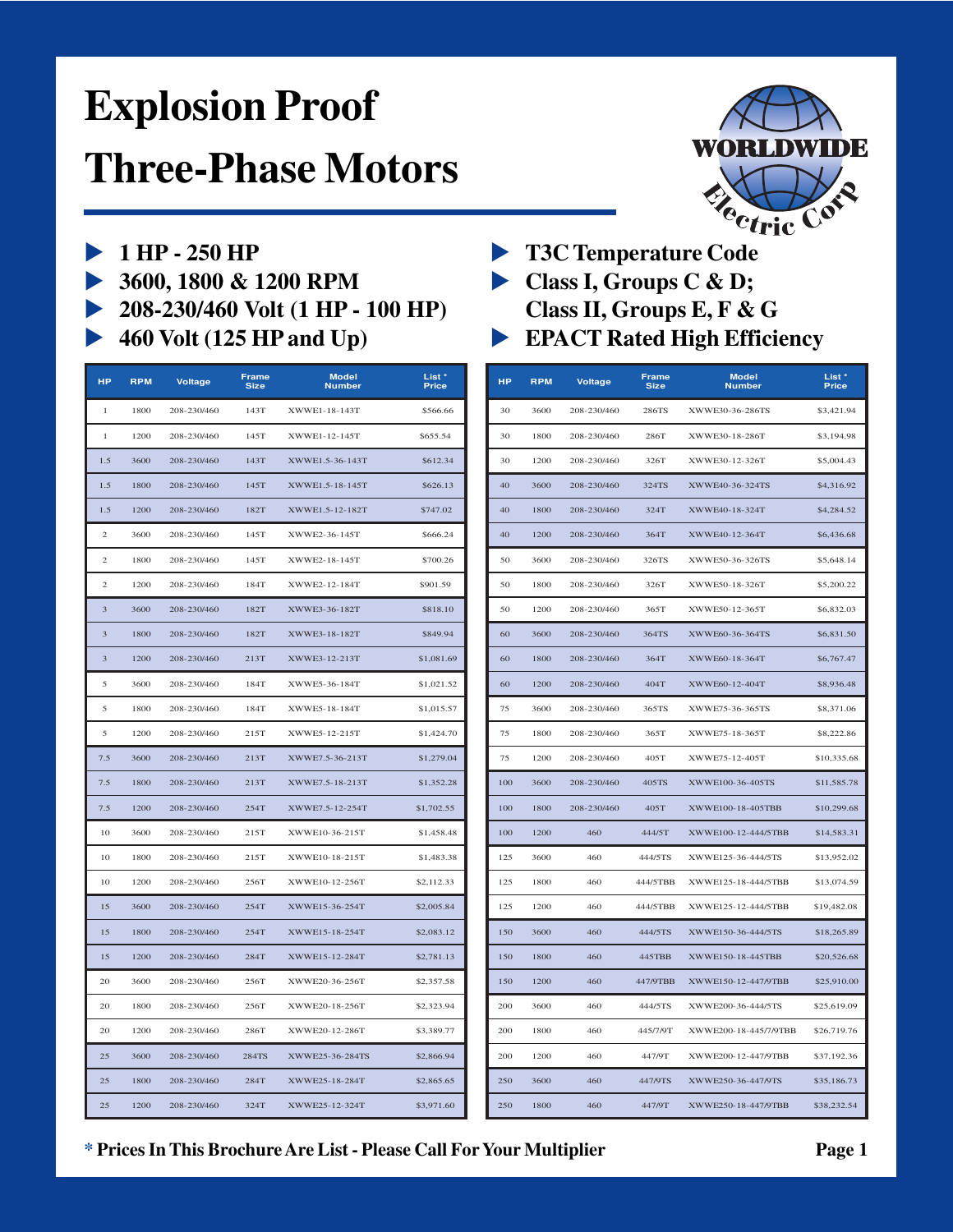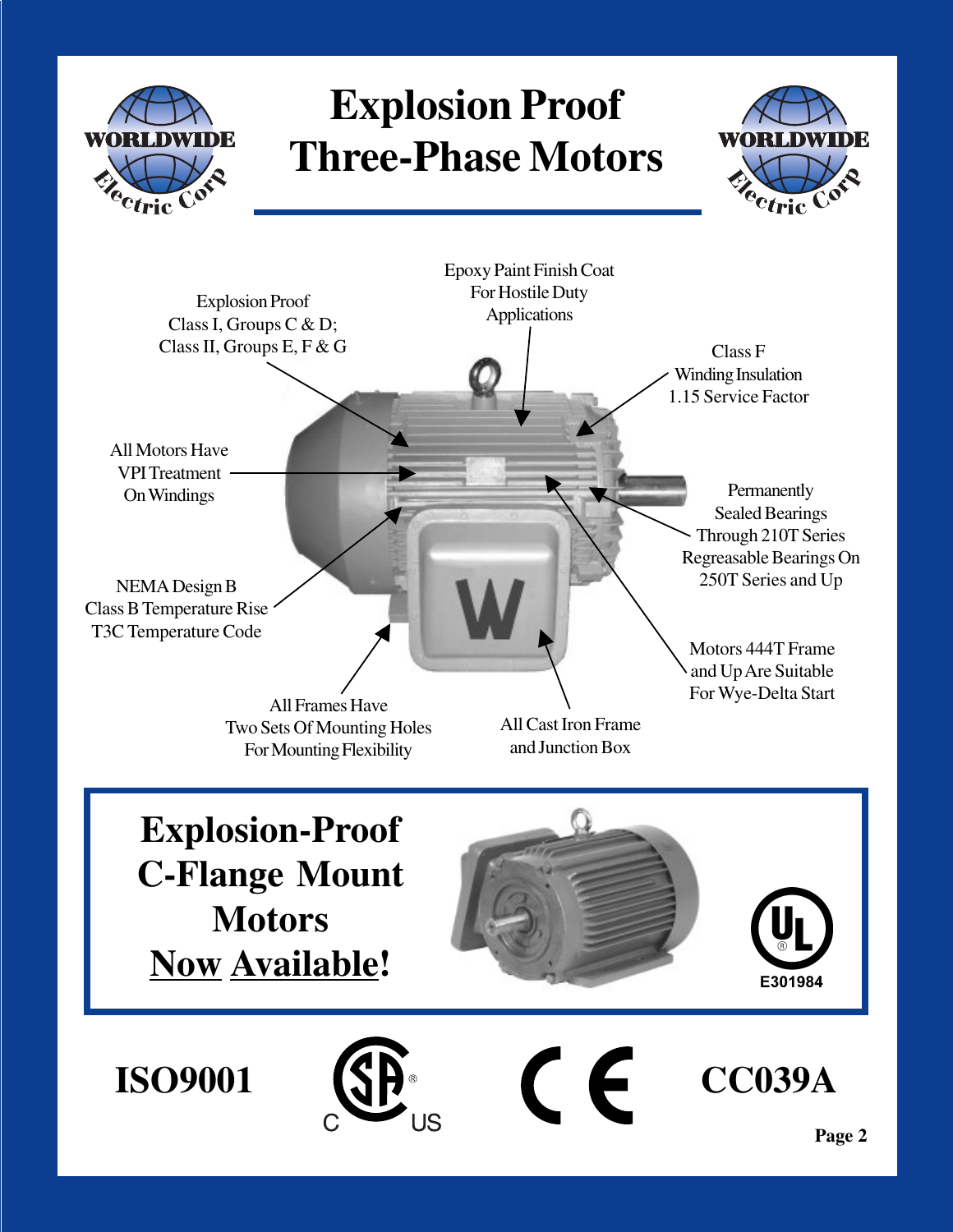

### **C-Flange Mount With Base**

- 2 HP 100 HP
- **1800 RPM**
- 208-230/460 Volt
- EPACT Rated High Efficiency
- All Cast Iron Frames
- Class I, Groups C & D; Class II, Groups E, F & G



#### We Can Sell These Premium-Quality **Explosion Proof Motors To Qualified Distributors** and Select OEMs At Prices Way Below Market Levels!

| <b>HP</b>    | <b>RPM</b> | Voltage     | Frame<br><b>Size</b> | <b>Model</b><br><b>Number</b> | List *<br>Price |
|--------------|------------|-------------|----------------------|-------------------------------|-----------------|
| $\mathbf{2}$ | 1800       | 208-230/460 | 145TC                | XWWE2-18-145TC                | \$759.15        |
| 3            | 1800       | 208-230/460 | 182TC                | XWWE3-18-182TC                | \$928.21        |
| 5            | 1800       | 208-230/460 | 184TC                | XWWE5-18-184TC                | \$1,105.65      |
| 7.5          | 1800       | 208-230/460 | 213TC                | XWWE7.5-18-213TC              | \$1,464.91      |
| 10           | 1800       | 208-230/460 | 215TC                | XWWE10-18-215TC               | \$1,671.51      |
| 15           | 1800       | 208-230/460 | 254TC                | XWWE15-18-254TC               | \$2,180.40      |
| 20           | 1800       | 208-230/460 | 256TC                | XWWE20-18-256TC               | \$2,440.33      |
| 25           | 1800       | 208-230/460 | 284TC                | XWWE25-18-284TC               | \$2,914.14      |
| 30           | 1800       | 208-230/460 | 286TC                | XWWE30-18-286TC               | \$3,340.51      |
| 40           | 1800       | 208-230/460 | 324TC                | XWWE40-18-324TC               | \$4,446.74      |
| 50           | 1800       | 208-230/460 | 326TC                | XWWE50-18-326TC               | \$5,334.98      |
| 60           | 1800       | 208-230/460 | 364TC                | XWWE60-18-364TC               | \$7,090.33      |
| 75           | 1800       | 208-230/460 | 365TC                | XWWE75-18-365TC               | \$8,664.32      |
| 100          | 1800       | 208-230/460 | 405TC                | XWWE100-18-405TC              | \$10,958.40     |

\* Prices In This Brochure Are List - Please Call For Your Multiplier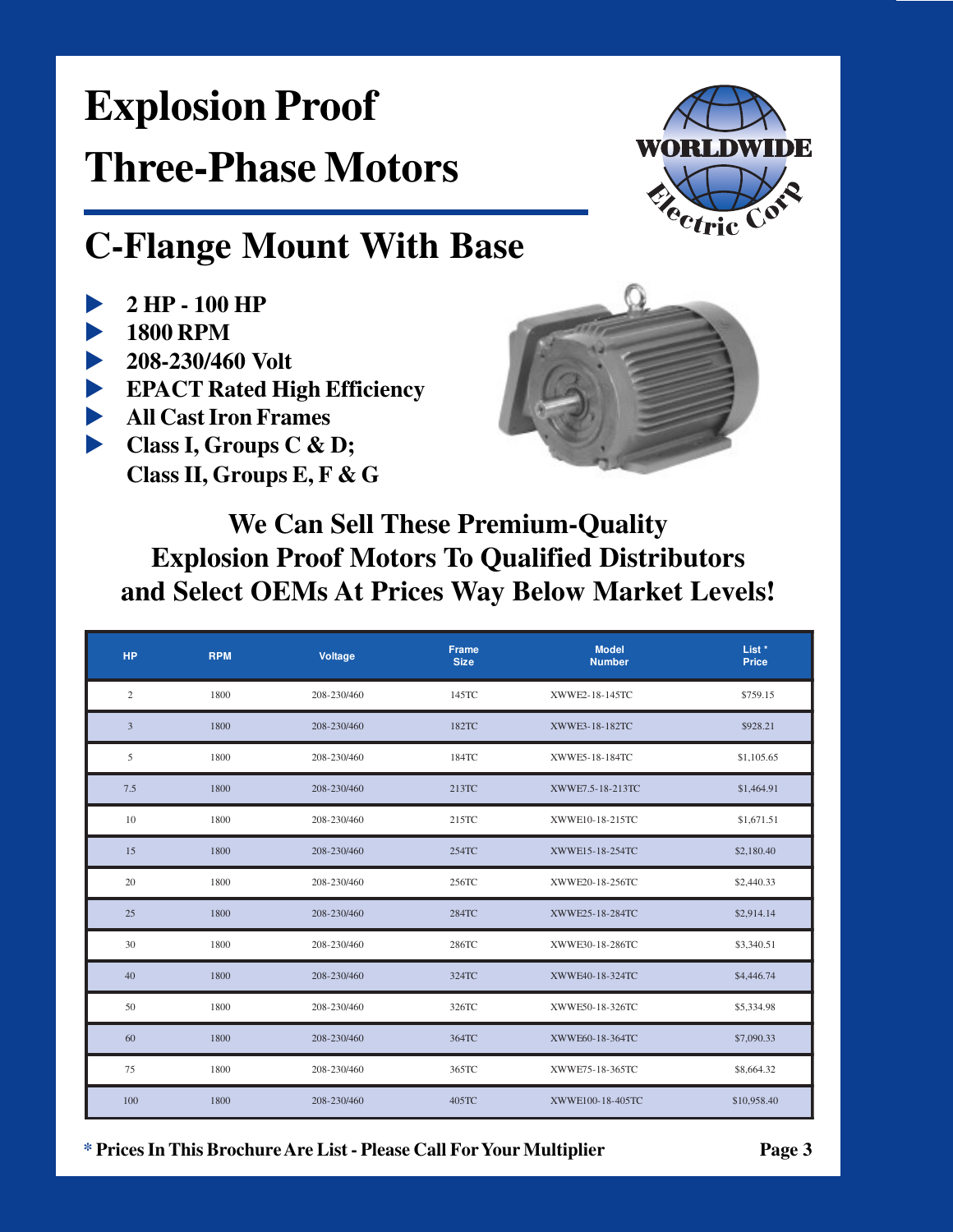

### **Performance Data \***

| <b>Model</b><br><b>Number</b> | FL.<br><b>Amps</b><br>460 V | LRT<br>(% ) | <b>BDT</b><br>(% ) | FL.<br>Eff.<br>(% ) | FL<br>P.F. | S.F. |                    | <b>Model</b><br><b>Number</b> | FL.<br><b>Amps</b><br>460 V | LRT<br>(% ) | <b>BDT</b><br>(%) | FL.<br>Eff.<br>(% ) | FL.<br>P.F. | S.F  |
|-------------------------------|-----------------------------|-------------|--------------------|---------------------|------------|------|--------------------|-------------------------------|-----------------------------|-------------|-------------------|---------------------|-------------|------|
| XWWE1-18-143T                 | 1.6                         | 275         | 300                | 82.5                | 0.72       | 1.15 |                    | XWWE30-36-286TS               | 32.8                        | 130         | 200               | 91.0                | 0.93        | 1.15 |
| XWWE1-12-145T                 | 1.84                        | 170         | 265                | 80.0                | 0.64       | 1.15 |                    | XWWE30-18-286T                | 33.0                        | 150         | 200               | 92.4                | 0.91        | 1.15 |
| XWWE1.5-36-143T               | 1.97                        | 175         | 250                | 82.5                | 0.85       | 1.15 |                    | XWWE30-12-326T                | 35.4                        | 135         | 200               | 91.7                | 0.85        | 1.15 |
| XWWE1.5-18-145T               | 2.19                        | 250         | 280                | 84.0                | 0.75       | 1.15 |                    | XWWE40-36-324TS               | 44.9                        | 125         | 200               | 91.7                | 0.91        | 1.15 |
| XWWE1.5-12-182T               | 2.21                        | 165         | 250                | 85.5                | 0.73       | 1.15 |                    | XWWE40-18-324T                | 45.5                        | 140         | 200               | 93.0                | 0.88        | 1.15 |
| XWWE2-36-145T                 | 2.55                        | 170         | 240                | 84.0                | 0.88       | 1.15 |                    | XWWE40-12-364T                | 47.1                        | 135         | 200               | 93.0                | 0.86        | 1.15 |
| XWWE2-18-145T                 | 2.78                        | 235         | 270                | 84.0                | 0.81       | 1.15 |                    | XWWE50-36-326TS               | 56.0                        | 120         | 200               | 92.4                | 0.91        | 1.15 |
| XWWE2-12-184T                 | 2.9                         | 160         | 240                | 86.5                | 0.75       | 1.15 |                    | XWWE50-18-326T                | 57.0                        | 140         | 200               | 93.0                | 0.89        | 1.15 |
| XWWE3-36-182T                 | 3.67                        | 160         | 230                | 85.5                | 0.88       | 1.15 |                    | XWWE50-12-365T                | 59.0                        | 135         | 200               | 93.0                | 0.86        | 1.15 |
| XWWE3-18-182T                 | 3.8                         | 215         | 250                | 87.5                | 0.83       | 1.15 |                    | XWWE60-36-364TS               | 67.5                        | 120         | 200               | 93.0                | 0.90        | 1.15 |
| XWWE3-12-213T                 | 4.1                         | 155         | 230                | 87.5                | 0.83       | 1.15 |                    | XWWE60-18-364T                | 68.5                        | 140         | 200               | 93.6                | 0.88        | 1.15 |
| XWWE5-36-184T                 | 5.8                         | 150         | 215                | 87.5                | 0.91       | 1.15 |                    | XWWE60-12-404T                | 69.5                        | 135         | 200               | 93.6                | 0.87        | 1.15 |
| XWWE5-18-184T                 | 6.2                         | 185         | 225                | 87.5                | 0.86       | 1.15 |                    | XWWE75-36-365TS               | 82.5                        | 105         | 200               | 93.0                | 0.90        | 1.15 |
| XWWE5-12-215T                 | 6.63                        | 150         | 215                | 87.5                | 0.80       | 1.15 |                    | XWWE75-18-365T                | 83.5                        | 140         | 200               | 94.1                | 0.88        | 1.15 |
| XWWE7.5-36-213T               | 8.57                        | 140         | 200                | 88.5                | 0.91       | 1.15 |                    | XWWE75-12-405T                | 84.5                        | 135         | 200               | 93.6                | 0.87        | 1.15 |
| XWWE7.5-18-213T               | 9.18                        | 175         | 215                | 89.5                | 0.84       | 1.15 |                    | XWWE100-36-405TS              | 111.5                       | 105         | 200               | 93.6                | 0.90        | 1.15 |
| XWWE7.5-12-254T               | 9.5                         | 150         | 205                | 89.5                | 0.81       | 1.15 |                    | XWWE100-18-405TBB             | 113                         | 125         | 200               | 94.5                | 0.88        | 1.15 |
| XWWE10-36-215T                | 11.5                        | 135         | 200                | 89.5                | 0.91       | 1.15 |                    | XWWE100-12-444/5TBB           | 115                         | 125         | 200               | 94.1                | 0.87        | 1.15 |
| XWWE10-18-215T                | 12.4                        | 165         | 200                | 89.5                | 0.85       | 1.15 |                    | XWWE125-36-444/5TS            | 134                         | 100         | 200               | 94.5                | 0.89        | 1.15 |
| XWWE10-12-256T                | 12.5                        | 150         | 200                | 89.5                | 0.84       | 1.15 |                    | XWWE125-18-444/5TBB           | 134                         | 110         | 200               | 94.5                | 0.89        | 1.15 |
| XWWE15-36-254T                | 16.7                        | 130         | 200                | 90.2                | 0.91       | 1.15 |                    | XWWE125-12-444/5TBB           | 138                         | 125         | 200               | 94.1                | 0.87        | 1.15 |
| XWWE15-18-254T                | 16.9                        | 160         | 200                | 91.0                | 0.89       | 1.15 |                    | XWWE150-36-444/5TS            | 164                         | 100         | 200               | 94.5                | 0.89        | 1.15 |
| XWWE15-12-284T                | 18.0                        | 140         | 200                | 90.2                | 0.85       | 1.15 |                    | XWWE150-18-444/5TBB           | 163                         | 110         | 200               | 95.0                | 0.89        | 1.15 |
| XWWE20-36-256T                | 22.7                        | 130         | 200                | 90.2                | 0.92       | 1.15 |                    | XWWE150-12-447/9TBB           | 167                         | 120         | 200               | 95.0                | 0.87        | 1.15 |
| XWWE20-18-256T                | 23.0                        | 150         | 200                | 91.0                | 0.90       | 1.15 | XWWE200-36-444/5TS |                               | 223                         | 100         | 200               | 95.0                | 0.89        | 1.15 |
| XWWE20-12-286T                | 24.4                        | 135         | 200                | 90.2                | 0.86       | 1.15 |                    | XWWE200-18-445/7/9TBB         | 223                         | 100         | 200               | 95.0                | 0.89        | 1.15 |
| XWWE25-36-284TS               | 27.7                        | 130         | 200                | 91.0                | 0.92       | 1.15 |                    | XWWE200-12-447/9TBB           | 233                         | 120         | 200               | 95.0                | 0.85        | 1.15 |
| XWWE25-18-284T                | 27.9                        | 150         | 200                | 92.4                | 0.90       | 1.15 |                    | XWWE250-36-447/9TS            | 273.5                       | 70          | 175               | 95.4                | 0.89        | 1.15 |
| XWWE25-12-324T                | 30.2                        | 135         | 200                | 91.7                | 0.84       | 1.15 |                    | XWWE250-18-447/9TBB           | 275                         | 80          | 175               | 95.2                | 0.89        | 1.15 |

| <b>Model</b><br><b>Number</b> | <b>FL</b><br><b>Amps</b><br>460 V | LRT<br>(% ) | <b>BDT</b><br>(% ) | FL<br>Eff.<br>(%) | <b>FL</b><br>P.F. | S.F. |
|-------------------------------|-----------------------------------|-------------|--------------------|-------------------|-------------------|------|
| XWWE30-36-286TS               | 32.8                              | 130         | 200                | 91.0              | 0.93              | 1.15 |
| XWWE30-18-286T                | 33.0                              | 150         | 200                | 92.4              | 0.91              | 1.15 |
| XWWE30-12-326T                | 35.4                              | 135         | 200                | 91.7              | 0.85              | 1.15 |
| XWWE40-36-324TS               | 44.9                              | 125         | 200                | 91.7              | 0.91              | 1.15 |
| XWWE40-18-324T                | 45.5                              | 140         | 200                | 93.0              | 0.88              | 1.15 |
| XWWE40-12-364T                | 47.1                              | 135         | 200                | 93.0              | 0.86              | 1.15 |
| XWWE50-36-326TS               | 56.0                              | 120         | 200                | 92.4              | 0.91              | 1.15 |
| XWWE50-18-326T                | 57.0                              | 140         | 200                | 93.0              | 0.89              | 1.15 |
| XWWE50-12-365T                | 59.0                              | 135         | 200                | 93.0              | 0.86              | 1.15 |
| XWWE60-36-364TS               | 67.5                              | 120         | 200                | 93.0              | 0.90              | 1.15 |
| XWWE60-18-364T                | 68.5                              | 140         | 200                | 93.6              | 0.88              | 1.15 |
| XWWE60-12-404T                | 69.5                              | 135         | 200                | 93.6              | 0.87              | 1.15 |
| XWWE75-36-365TS               | 82.5                              | 105         | 200                | 93.0              | 0.90              | 1.15 |
| XWWE75-18-365T                | 83.5                              | 140         | 200                | 94.1              | 0.88              | 1.15 |
| XWWE75-12-405T                | 84.5                              | 135         | 200                | 93.6              | 0.87              | 1.15 |
| XWWE100-36-405TS              | 111.5                             | 105         | 200                | 93.6              | 0.90              | 1.15 |
| XWWE100-18-405TBB             | 113                               | 125         | 200                | 94.5              | 0.88              | 1.15 |
| XWWE100-12-444/5TBB           | 115                               | 125         | 200                | 94.1              | 0.87              | 1.15 |
| XWWE125-36-444/5TS            | 134                               | 100         | 200                | 94.5              | 0.89              | 1.15 |
| XWWE125-18-444/5TBB           | 134                               | 110         | 200                | 94.5              | 0.89              | 1.15 |
| XWWE125-12-444/5TBB           | 138                               | 125         | 200                | 94.1              | 0.87              | 1.15 |
| XWWE150-36-444/5TS            | 164                               | 100         | 200                | 94.5              | 0.89              | 1.15 |
| XWWE150-18-444/5TBB           | 163                               | 110         | 200                | 95.0              | 0.89              | 1.15 |
| XWWE150-12-447/9TBB           | 167                               | 120         | 200                | 95.0              | 0.87              | 1.15 |
| XWWE200-36-444/5TS            | 223                               | 100         | 200                | 95.0              | 0.89              | 1.15 |
| XWWE200-18-445/7/9TBB         | 223                               | 100         | 200                | 95.0              | 0.89              | 1.15 |
| XWWE200-12-447/9TBB           | 233                               | 120         | 200                | 95.0              | 0.85              | 1.15 |
| XWWE250-36-447/9TS            | 273.5                             | 70          | 175                | 95.4              | 0.89              | 1.15 |
| XWWE250-18-447/9TBB           | 275                               | 80          | 175                | 95.2              | 0.89              | 1.15 |

**\* Same Specifications For C-Flange Mount Motors Page 4**